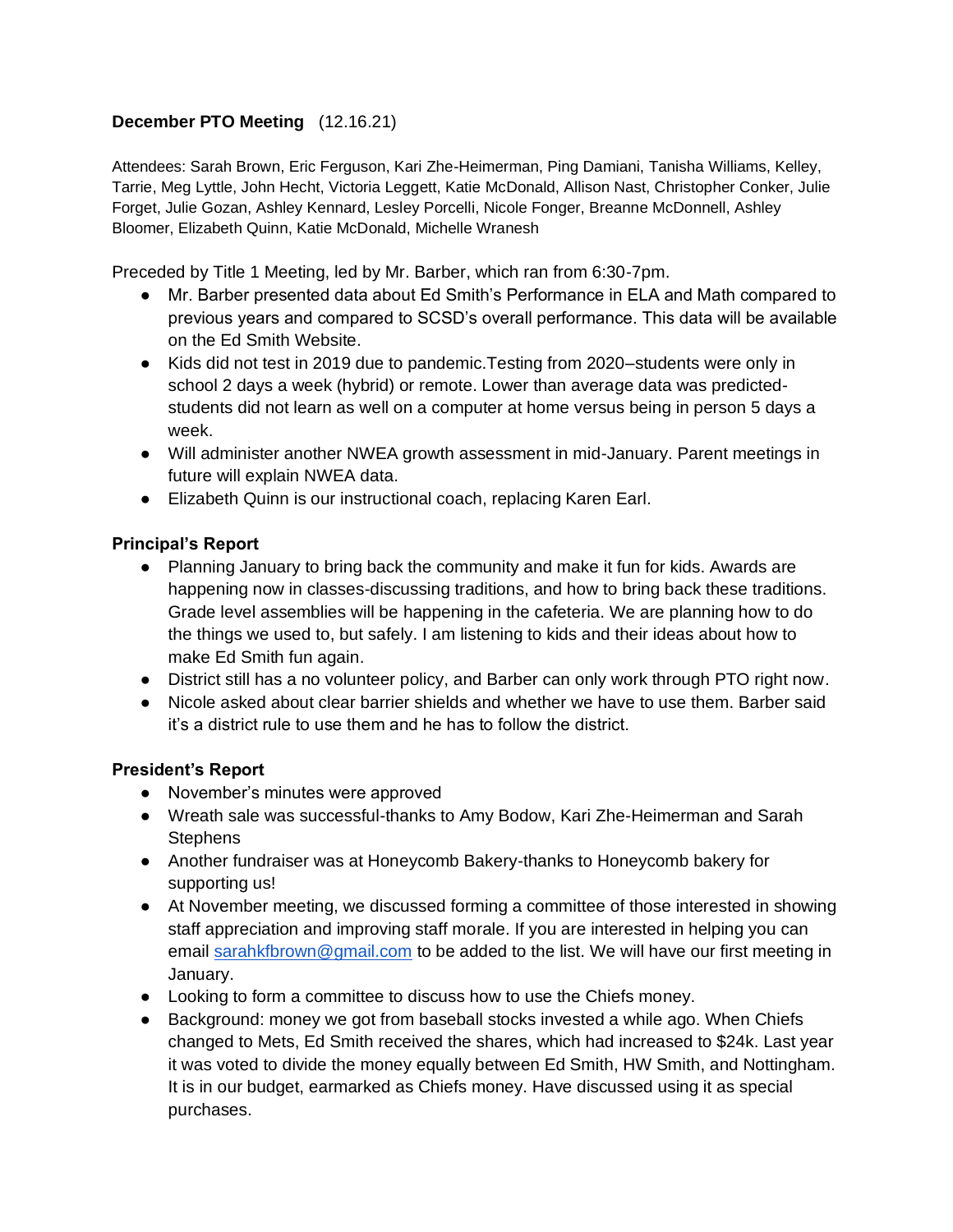- If you have ideas on great needs for the school,or want to be on this committee you can email [sarahkfbrown@gmail.com](mailto:sarahkfbrown@gmail.com)
- Book Giveaway–A book for every student, usually every year there are 2 in-person Scholastic book fairs, 1 in Fall and 1 in Spring. Every student is able to choose a free book, on top of any sales. Excited to be able to have this book giveaway next week (moved to January), but will probably use up all our book inventory, so will be looking to fundraise to increase this inventory in the future.

# **Treasurer's Report**

- Wreath sale brought in almost \$700
- Spirit Sale still has money trickling in
- Voted to reimburse Ms. Moon \$50 for last year's 8th grade graduation
- Teachers have not requested much this year, we have lots of money for teachers if they want to make requests.
- Last year there was a Book Club for all students grade 5-8. Every student received the same book-this year the book is *When Stars Are Scattered.* Traditionally PTO has covered the speaker honorarium whereas Title 1 covers the books. Asking PTO to cover the funding for speaker honorarium.
- Nicky Fonger brought up that Barber might have money that could be earmarked for the speaker honorarium, will check and see before voting. Breanne will check with Mr. Barber. Motion to vote for funding was removed.

## **Welcome Package for New Families**

- Ashley Kennard presented the idea, which might include a flier about PTO, Breanne would include other info, maybe an Ed Smith water bottle, pencil. Something small to welcome them to the school. On average, 30 to 40 new students to the school a year. Idea was to have the package premade, and Breanne could pass these out to them.
- Discussion about whether it would cost money, will work to use resources and materials that we already have, like water bottles, pencils, before spending money.

## **School Climate Committee Update**

- Survey was distributed to all students in the school, asking questions such as "I feel safe at school". very strong data, showed disproportionality in disciplinary data. If you have questions about school data you can check with Nicky Fonger [nfonger@syr.edu.](mailto:nfonger@syr.edu) There is money to support school-wide efforts for school climate. Ann Rodak has the data from the surveys, Nicky will check to see if data can be shared with PTO.
- Student coalition on race and equity-Mr. Wright is leading the effort to recruit middle school students to prepare a presentation at an upcoming staff meeting. Spearheading efforts to hear student voices regarding race, identity.

## **Community Outreach**

• Rhonda Vesey leading an effort to build a donation project to help out with the tragedy in Kentucky. Rhonda will craft a flier and send it out to PTO, then get it out in teachers boxes (was tabled when school had to go remote).